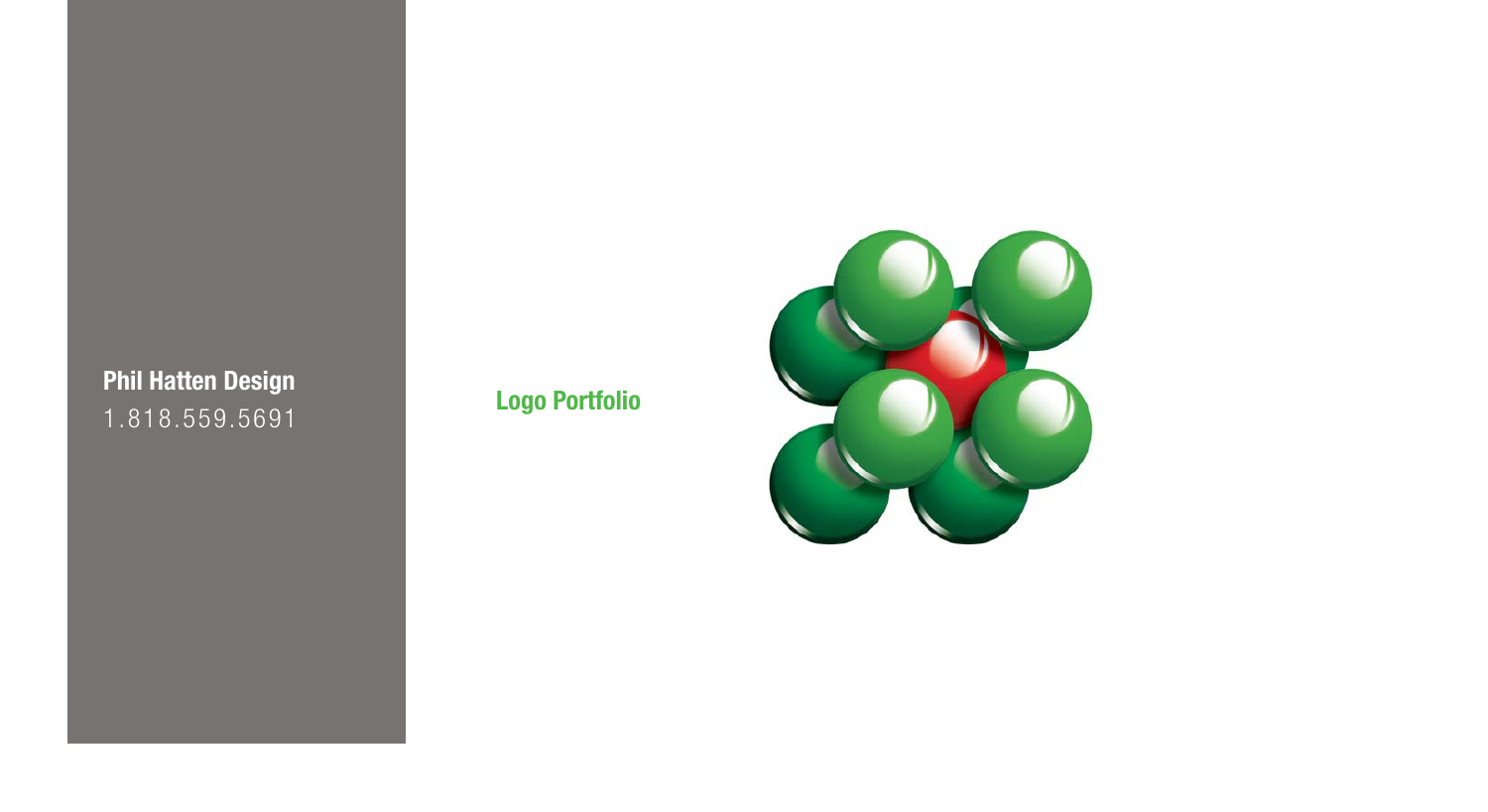**BIODIESEL** States Logistics Trucking & Logistics

# **BIO: JESEL**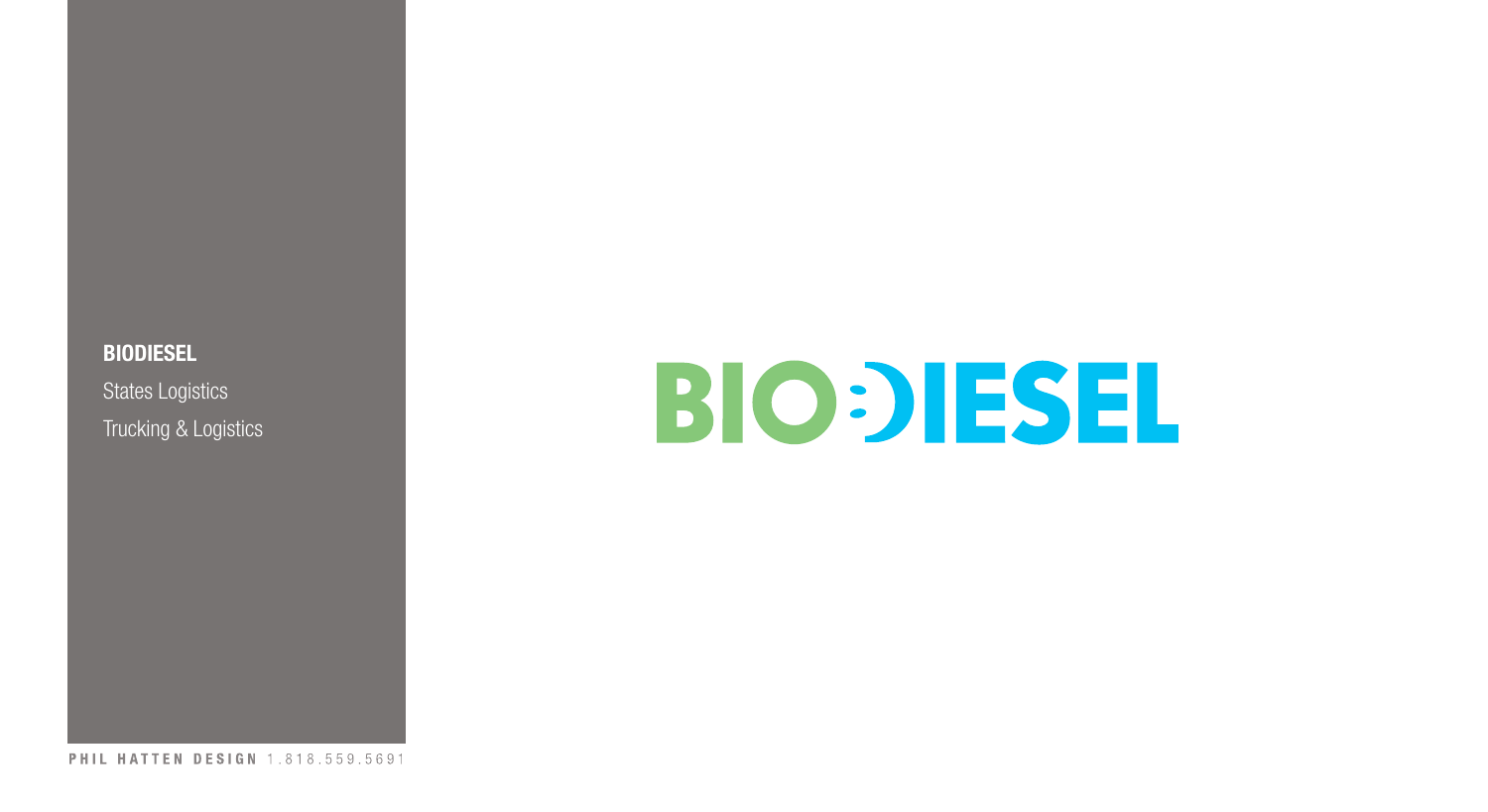## **American Lamp**

**One Alliance Advertising Agency** 





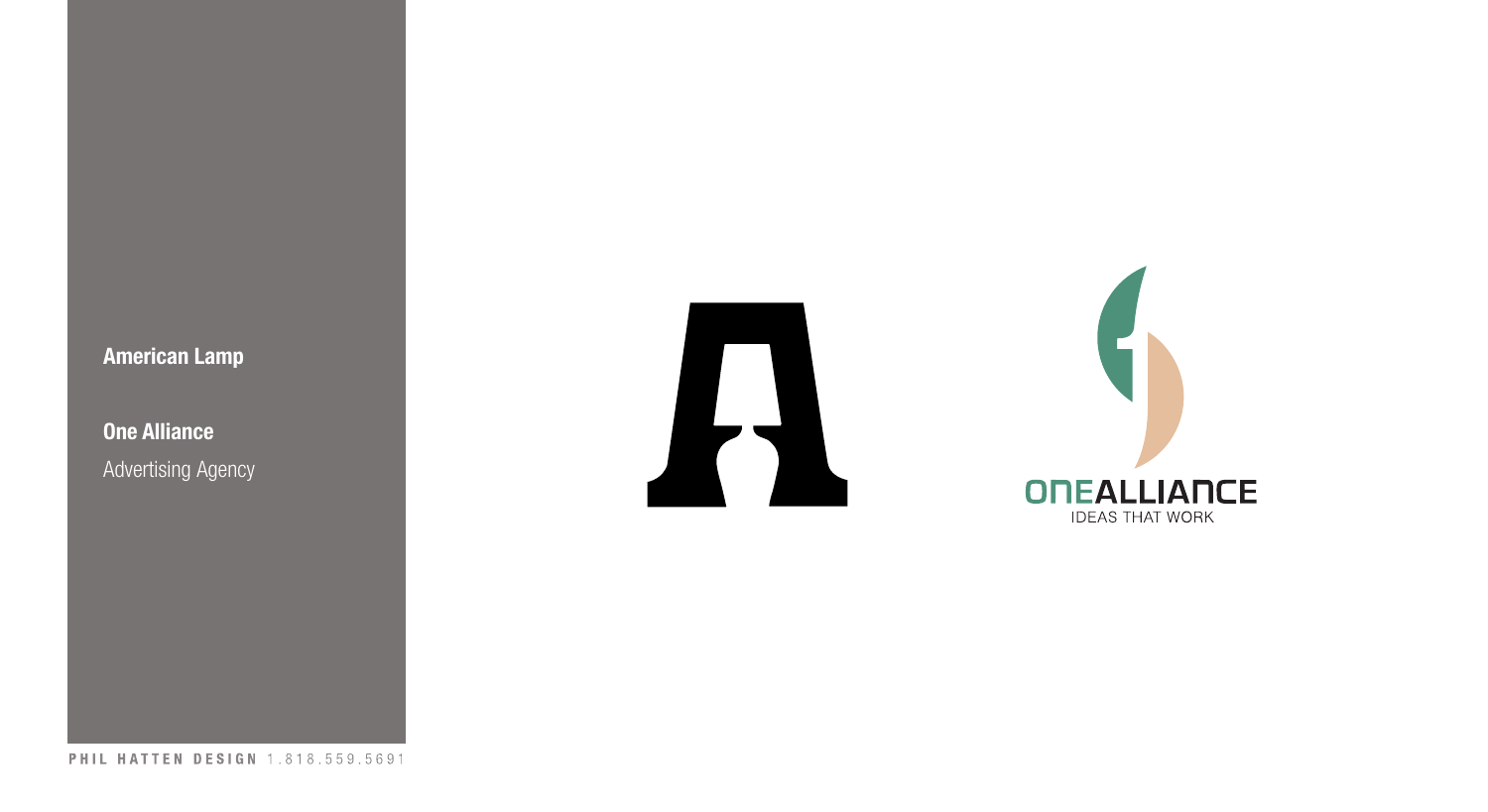**AirStar Helicopters** Tour Company

**WWOR TV New York** Marks Communications

**Chuck Blore** Broadcast Advertising





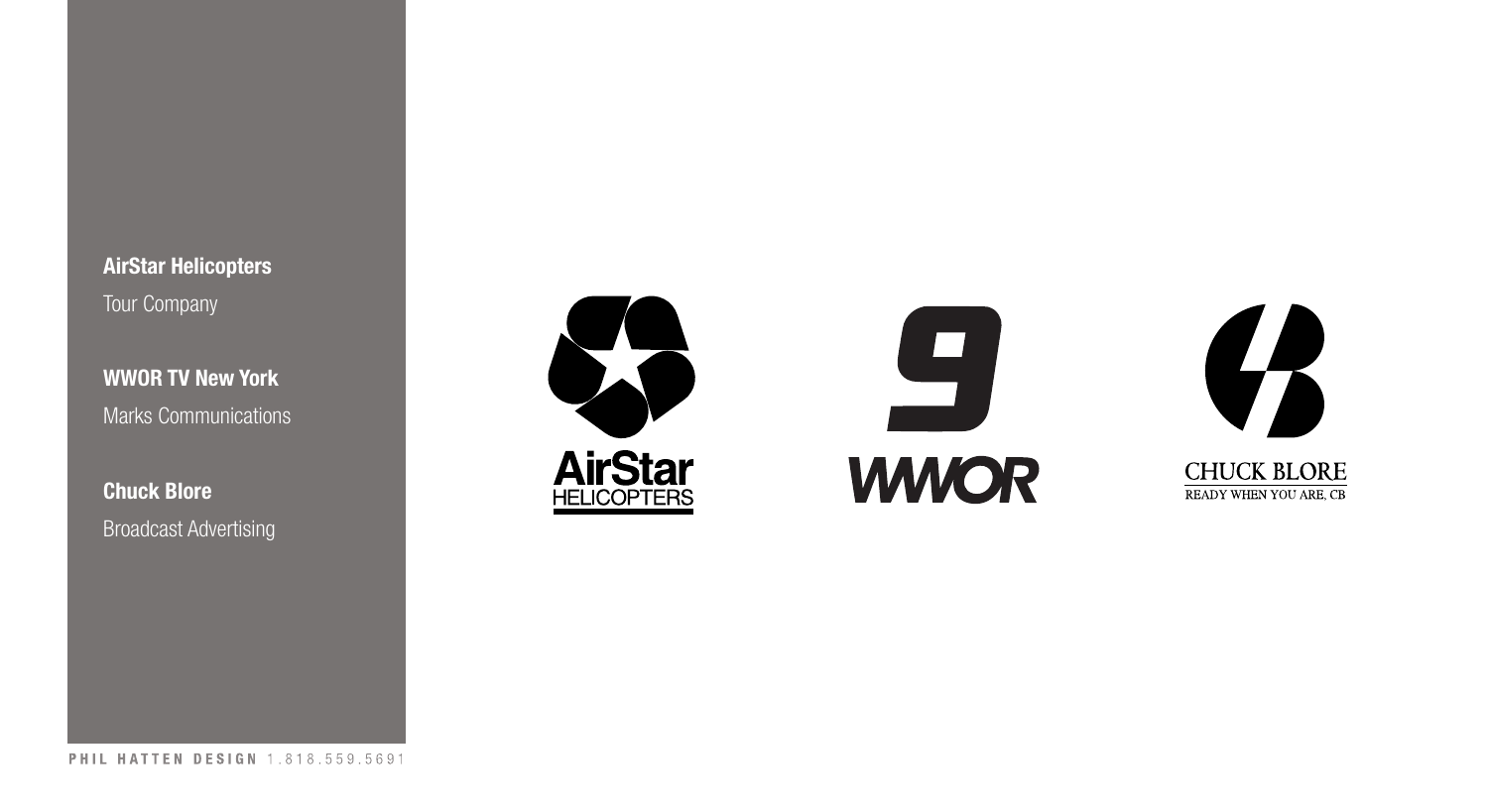**My Curious Kid** Web based toy store

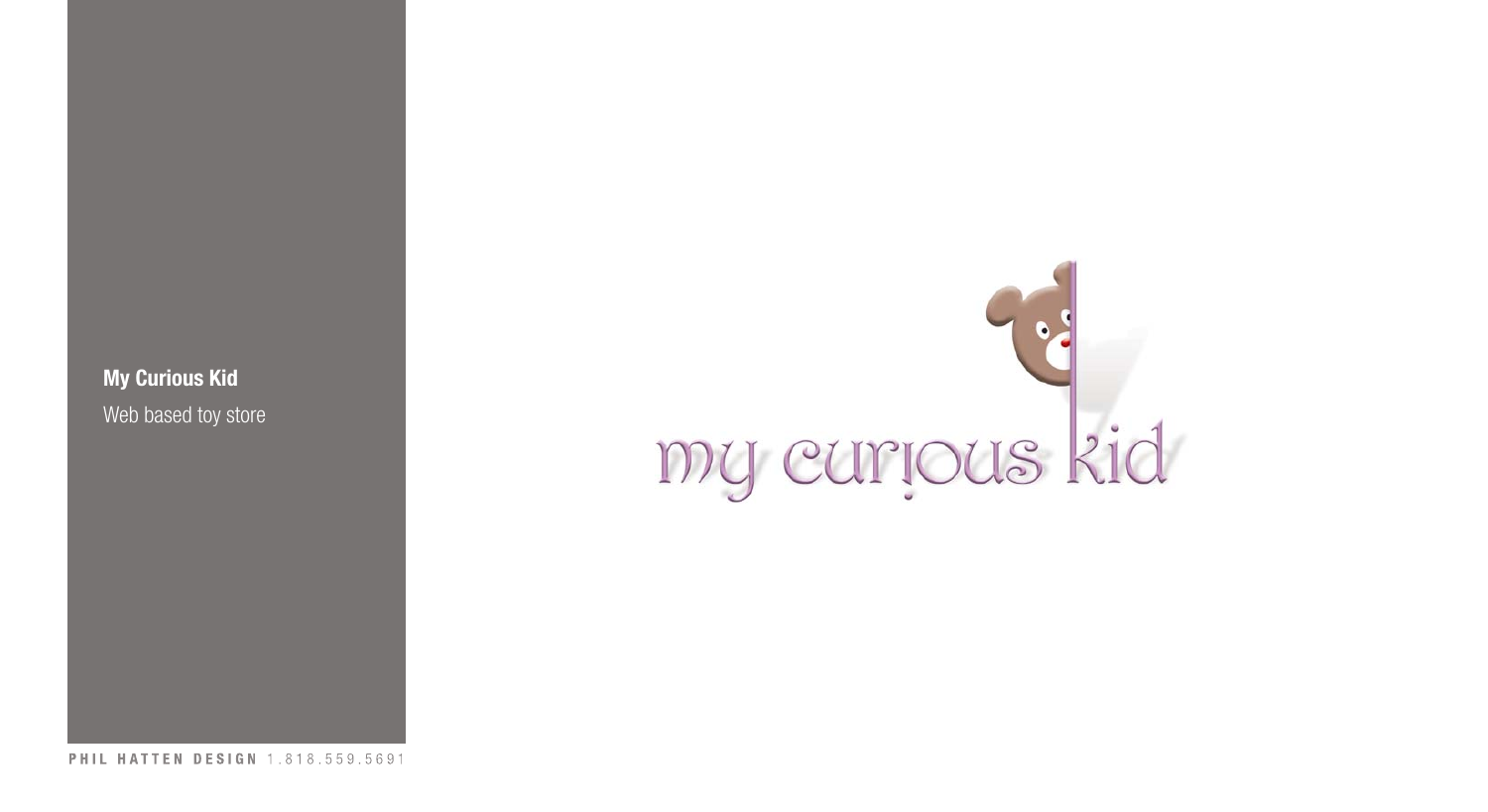**Tony TV** Actor / Performance Artist

**Mystic Cypress Ranch**

**The Party Animals Live** Rock & Roll for Kids





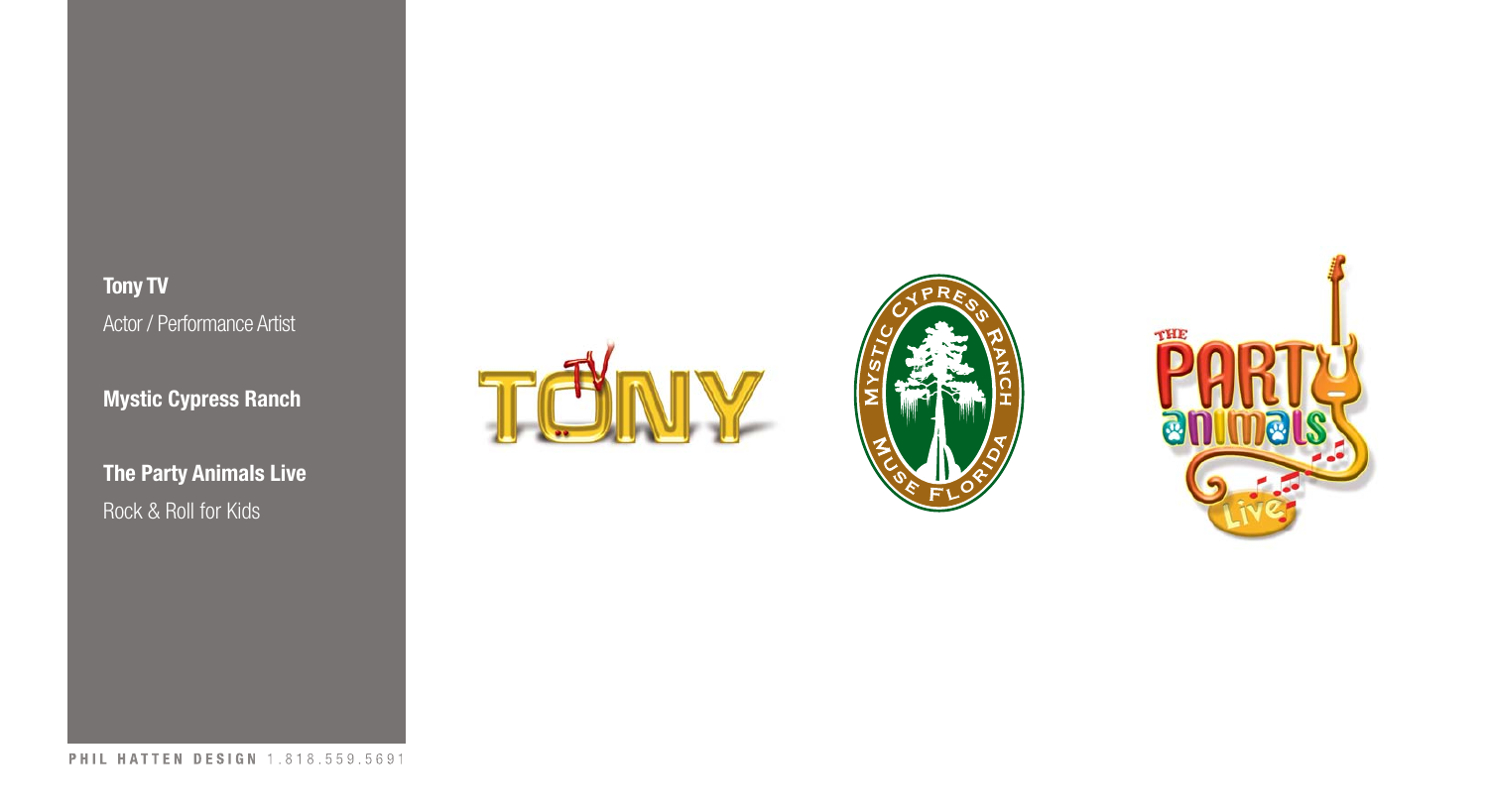**State of Kentucky** Logo Proposal

**TommyBoy's TreeHouse** Kid Show Production Company





children parties since1994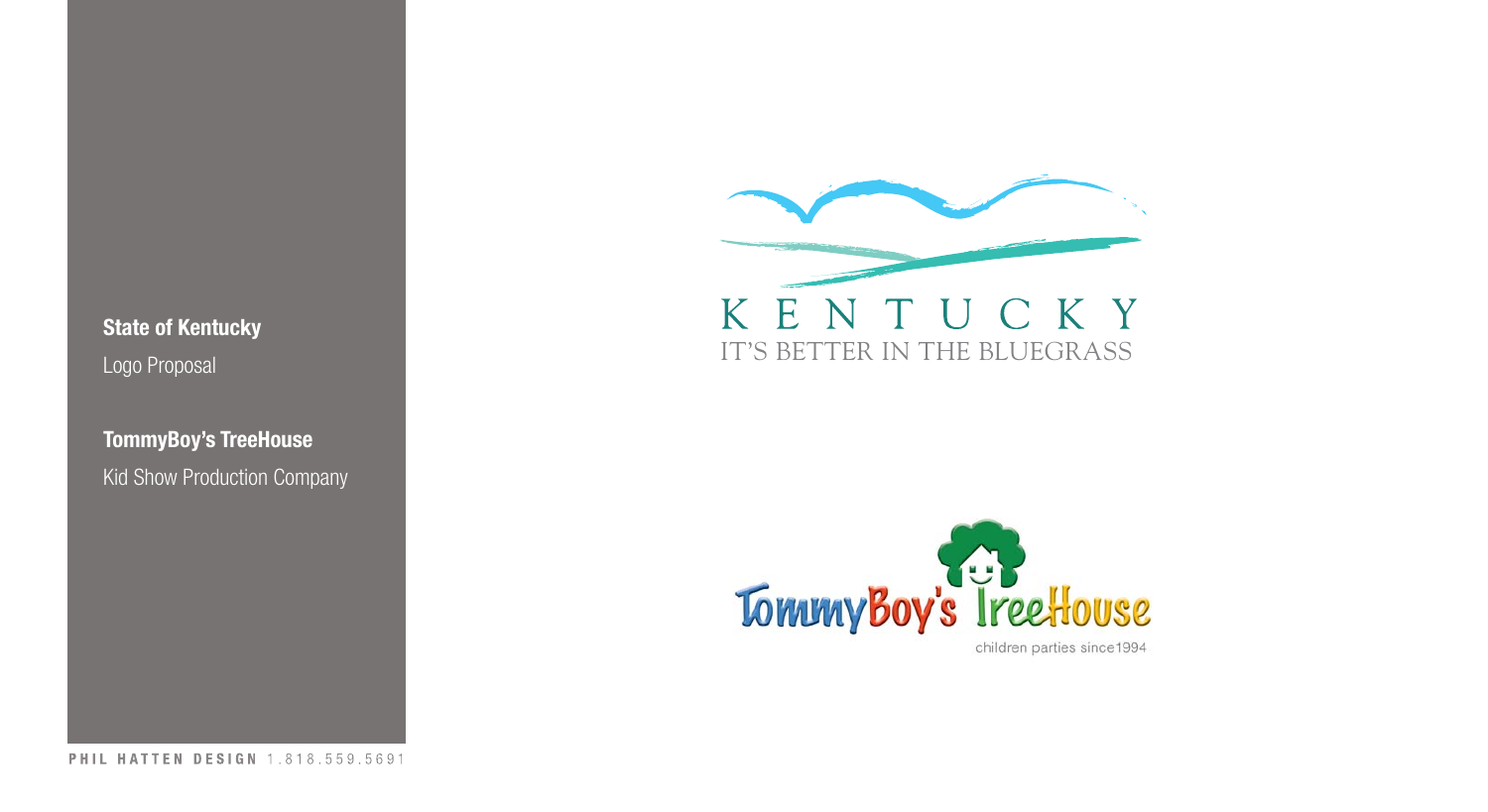#### **Marstar Productions**

Films / Television / Stage Production Martin Starger

#### **Marble Arch Production**

Films / Television / Stage Production Sir Lew Grade & Martin Starger



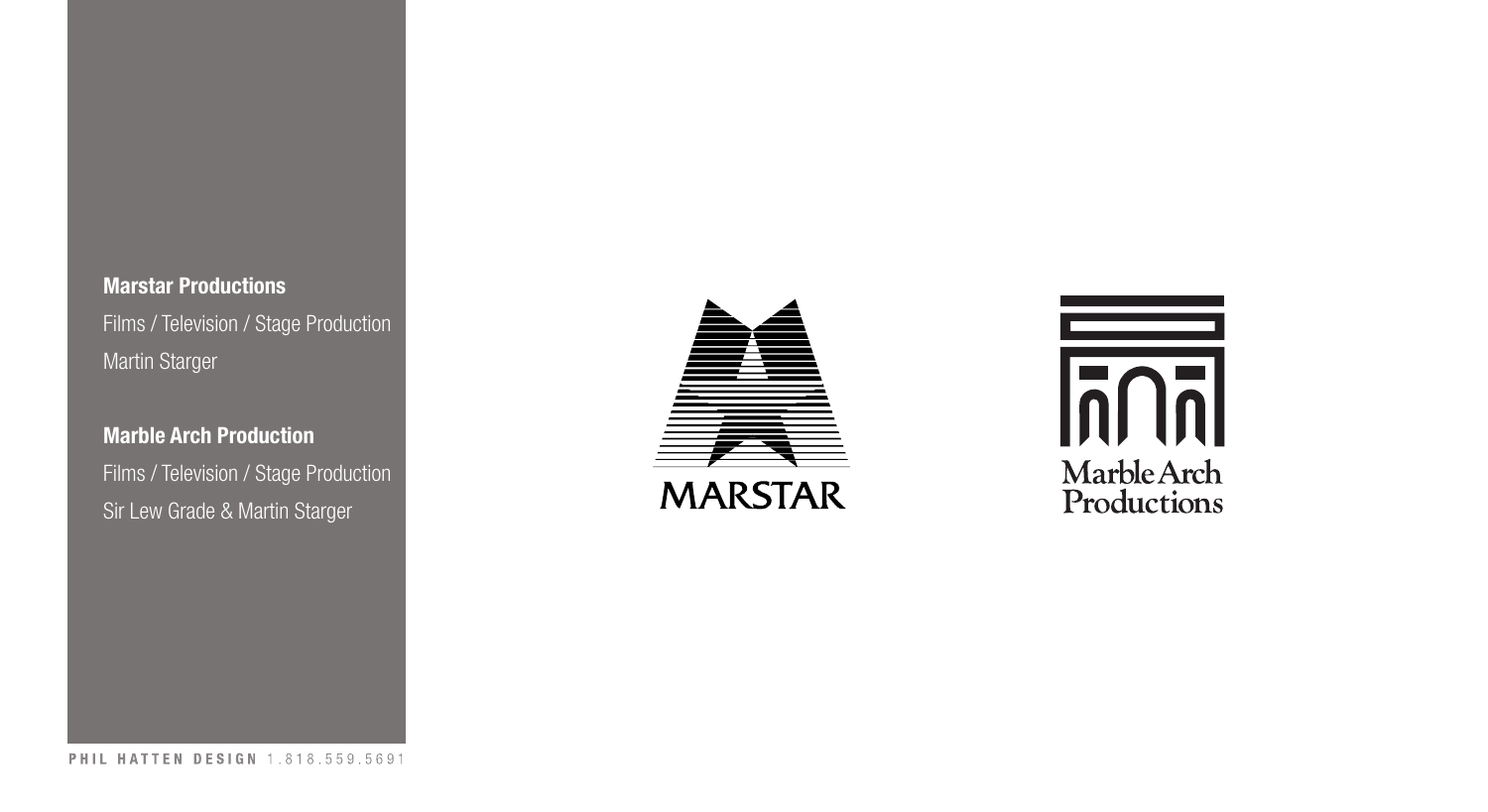### **Shorty B Records**

Record Company

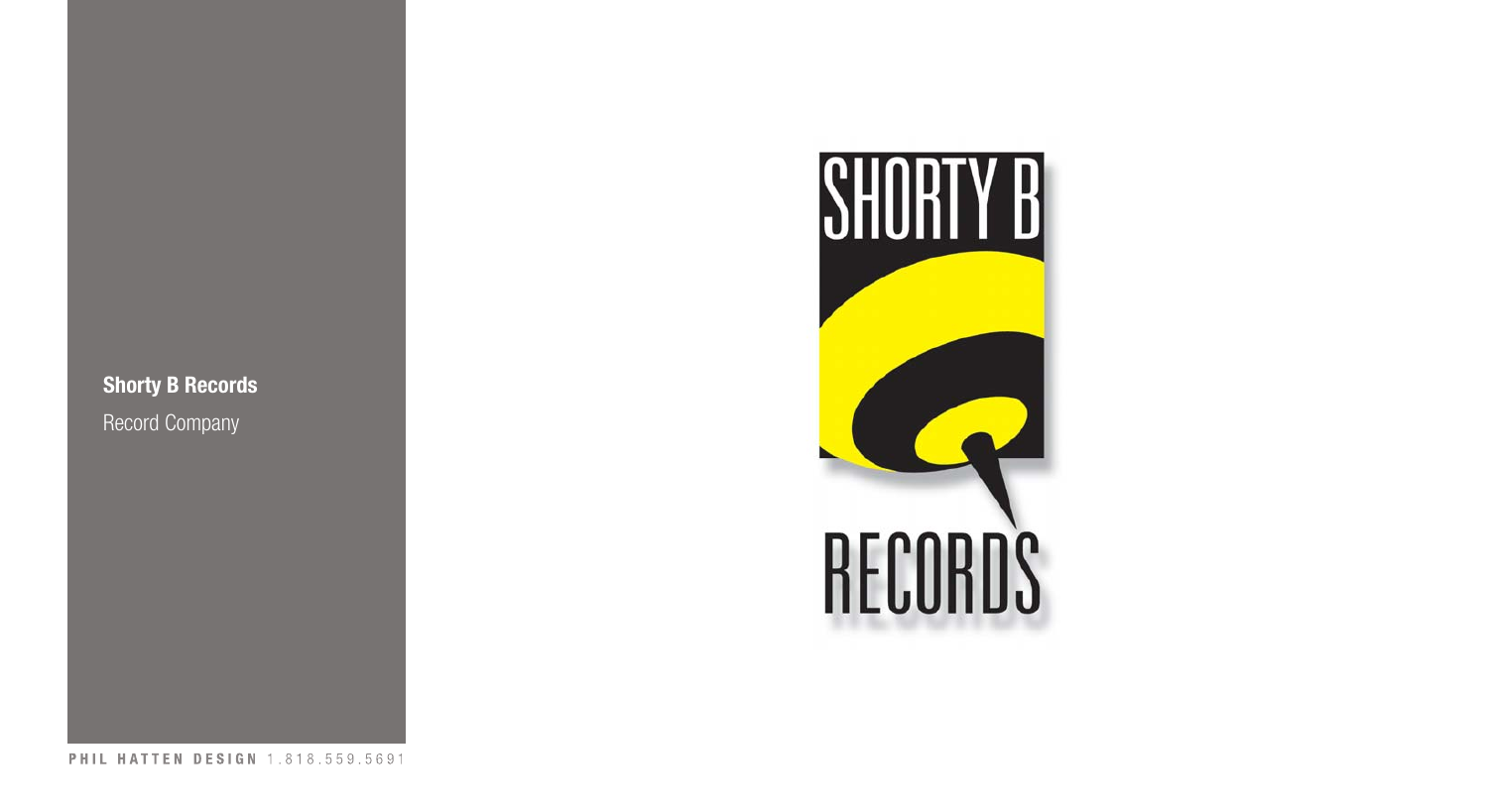**Bob Mackie** Fashion / Costume Designer

**Lacy Studio Lofts** Creative Environments of Hollywood

# **Evonne Goolagong** Cole of California Line of sportswear Later used by Sears





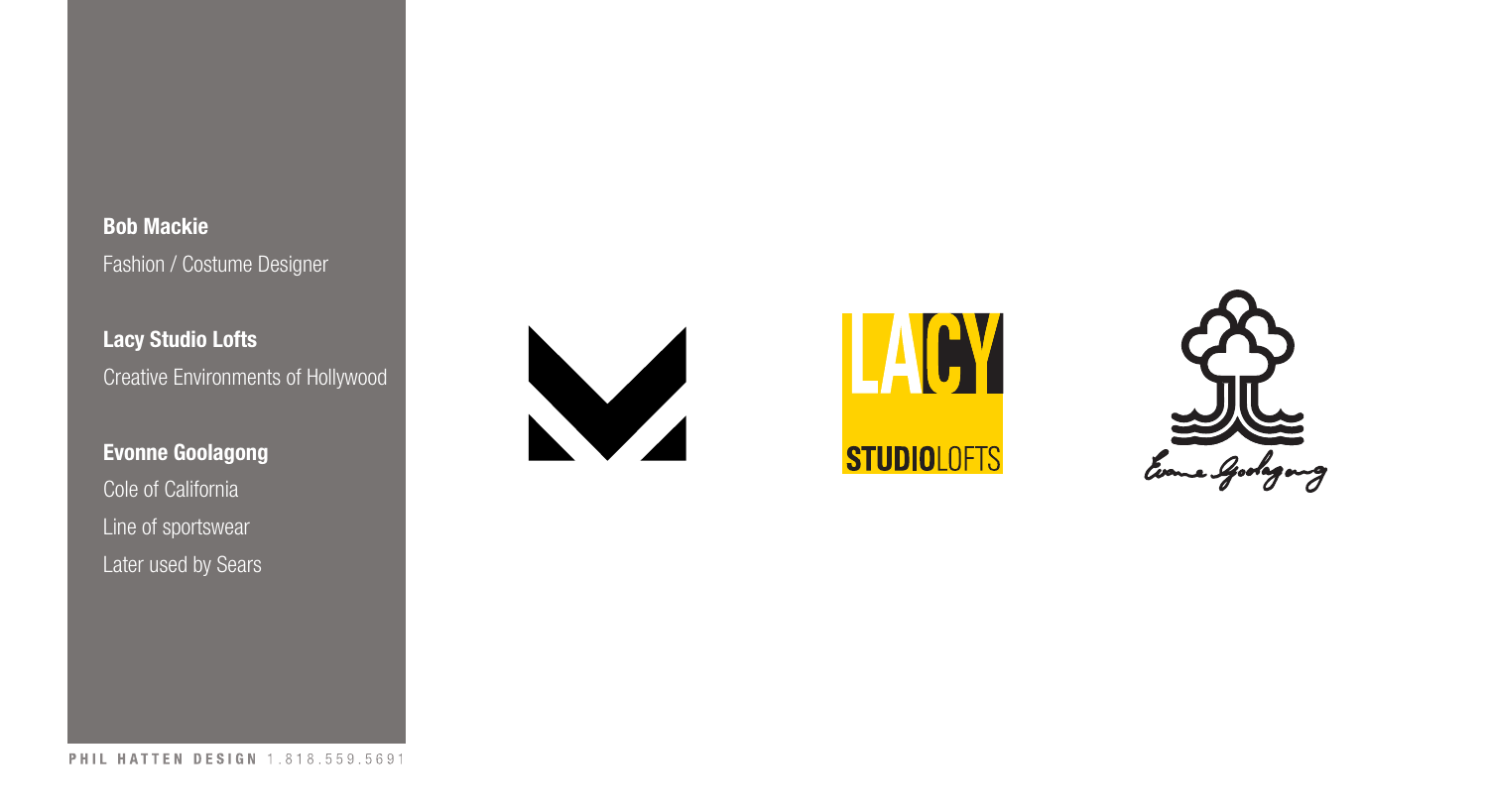**VeBridge** Document Management Services One Alliance Communications

**Auto Books Aero Books** Book Store / Burbank, CA

**VeBridge** 

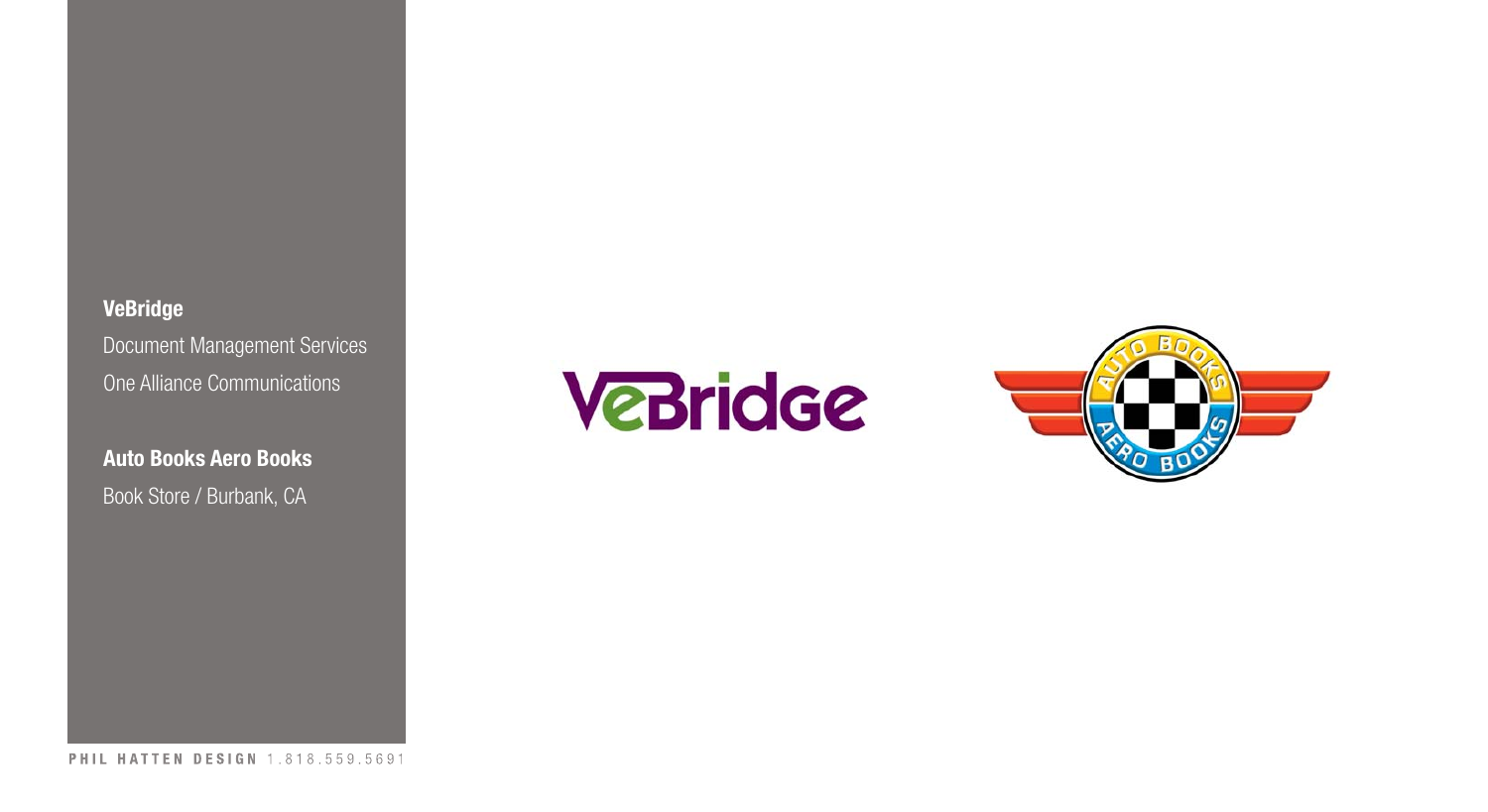# **HITS** TCI / Headend in the Sky Vendely Communications

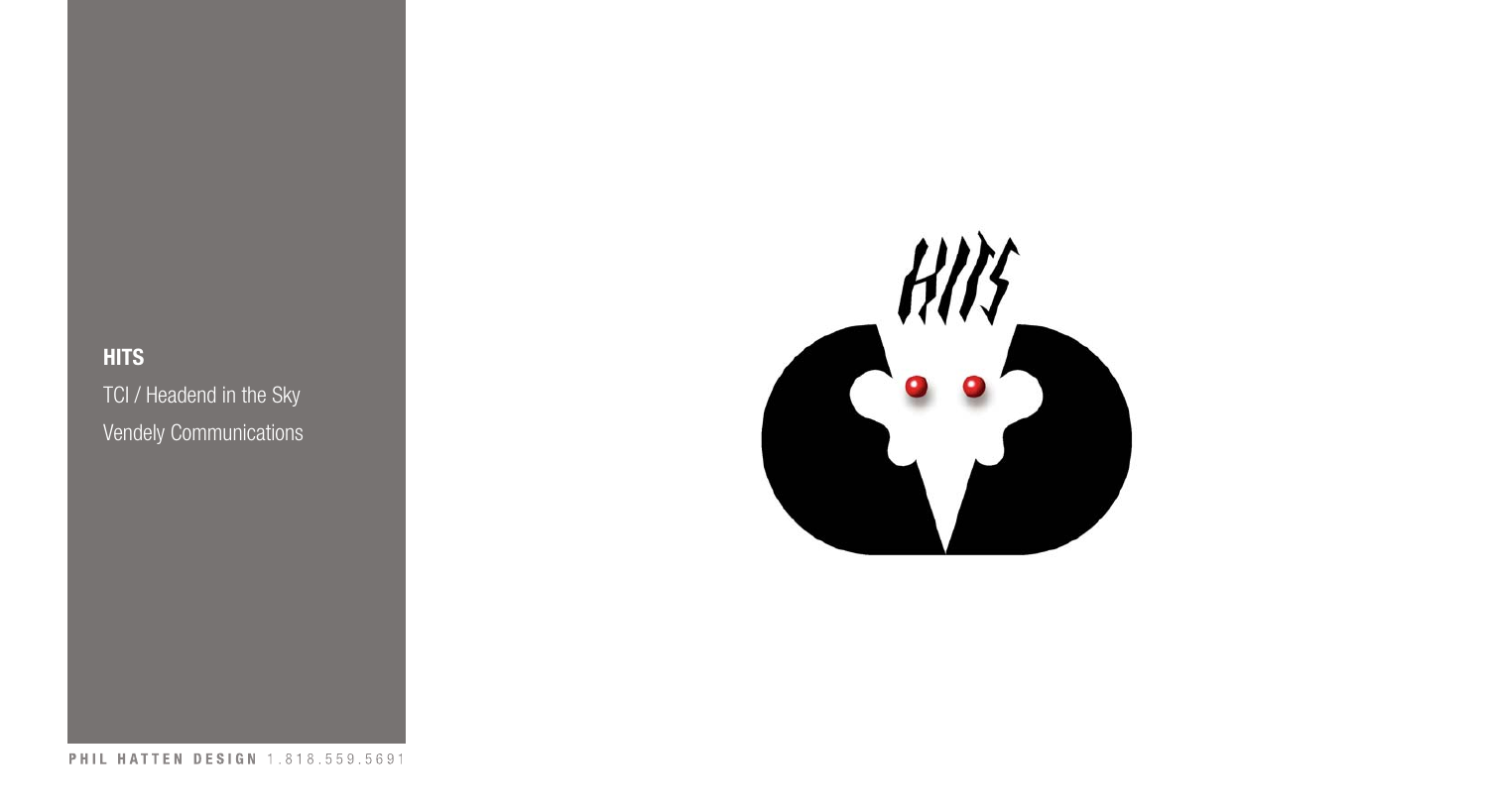**WFAA TV** / Dallas / Ft. Worth Marks Communications

**Professional Karate Association** Full Contact Karate



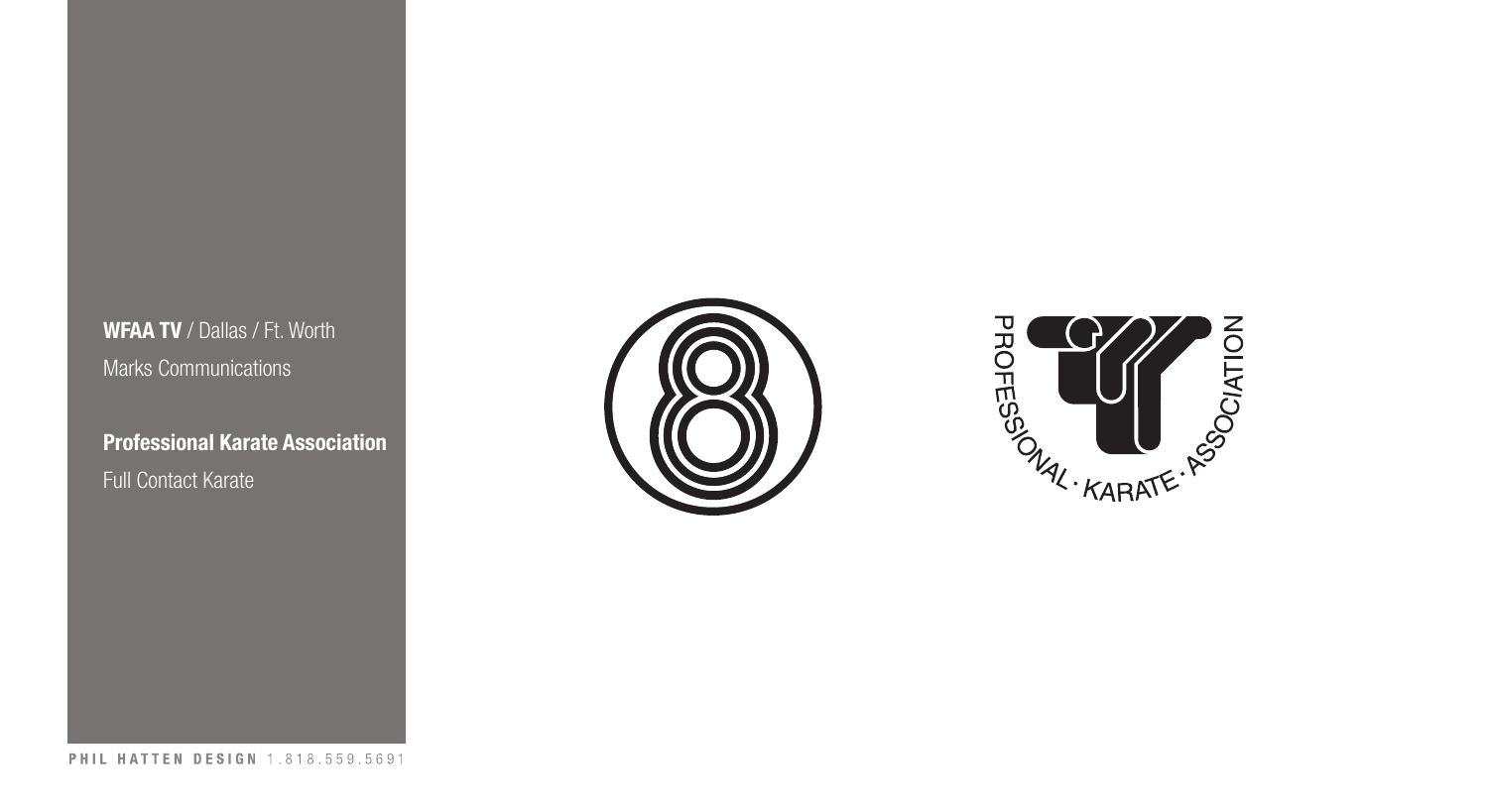

**Cinema Group** Feature Film Financing / Production

**Grand Canyon IMAX Theater** Cinema Group / Destination Cinema





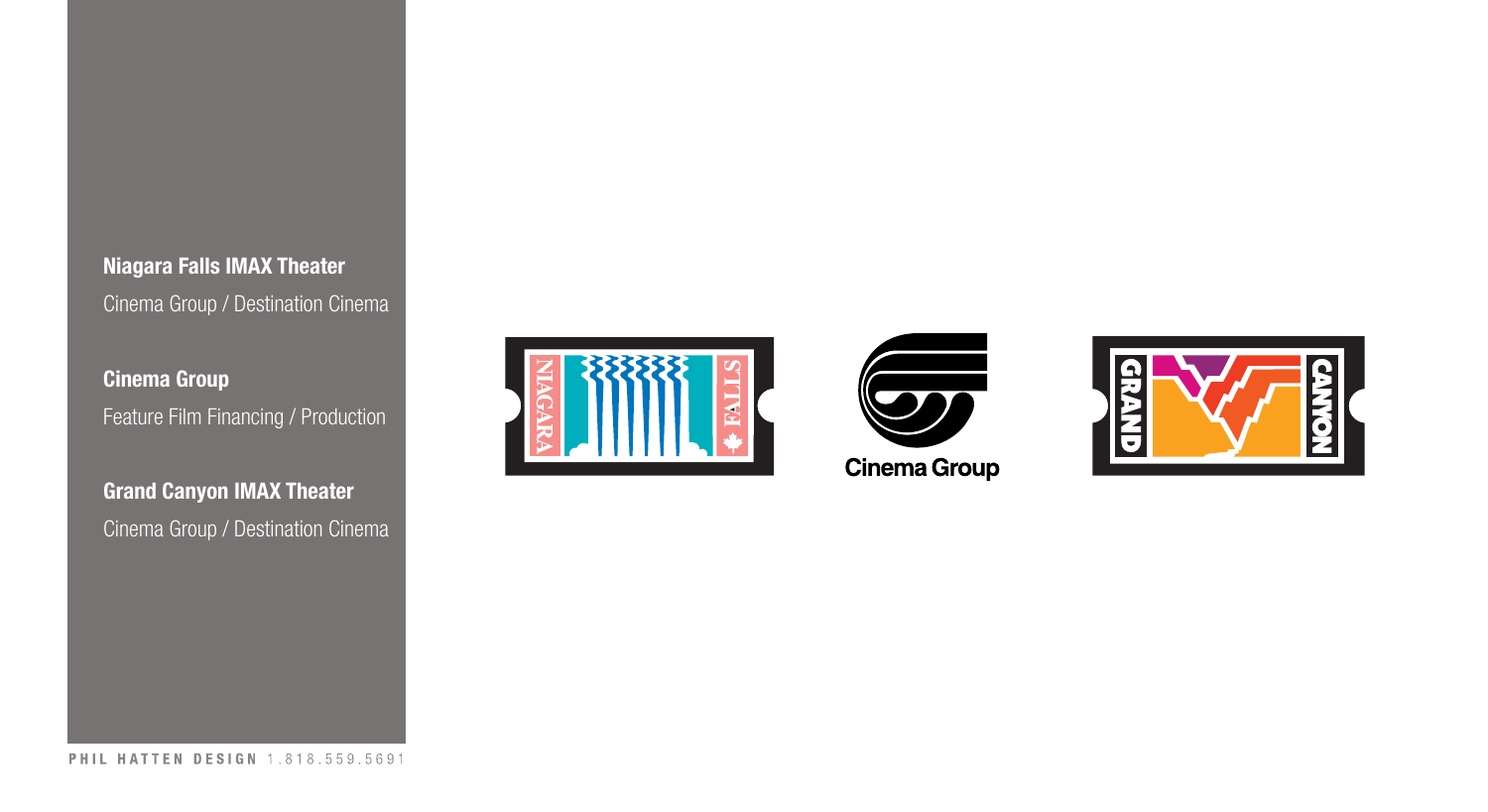**Silk Sisters** Aerial Acrobat Duo

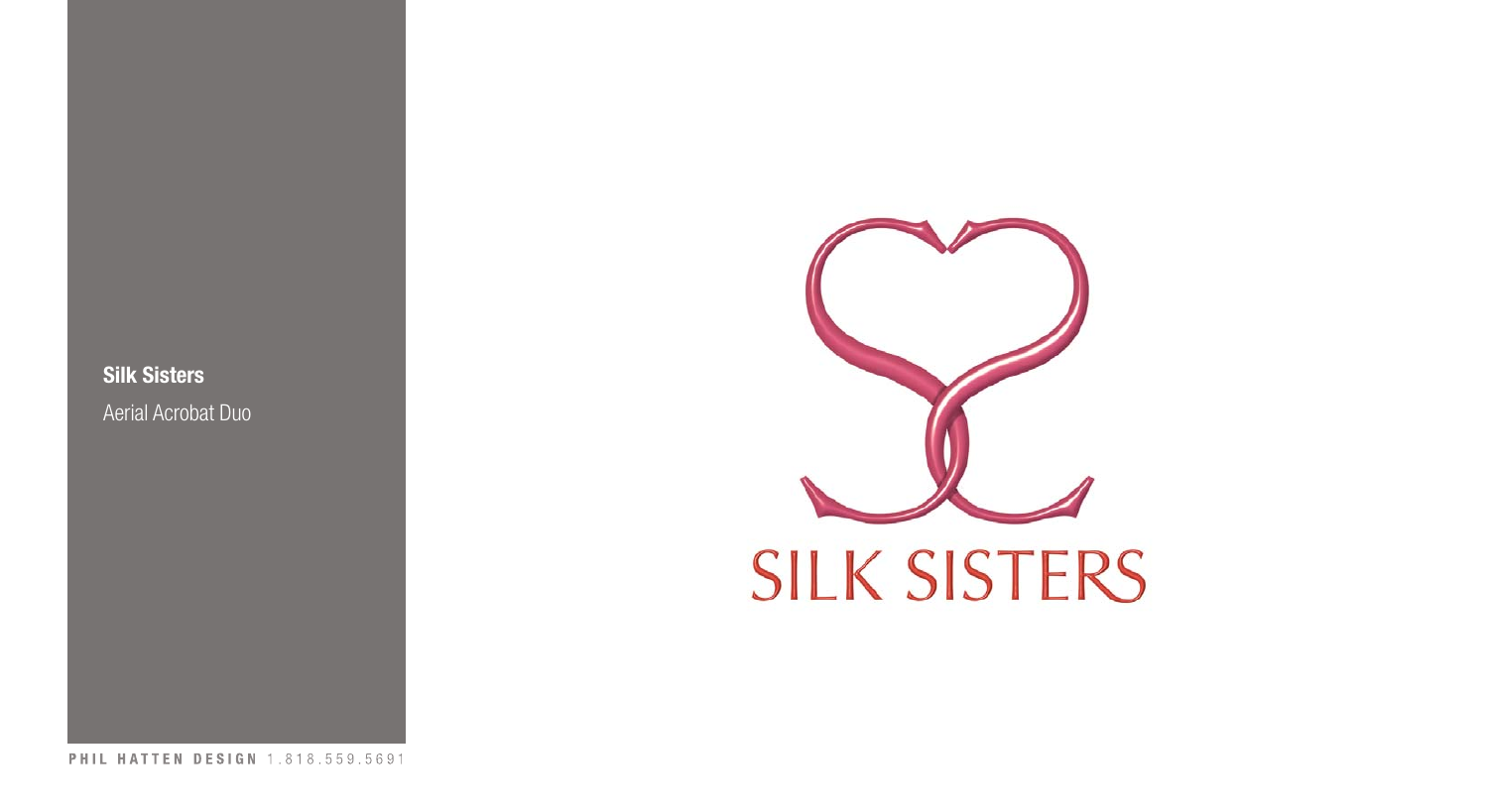**Southwest Utility Systems** Utility Installation Contractors Fort Myers, Florida

**Hooters / Cabbage Key Catch & Release Tournament** Charity Fishing Tournament

**World Space Foundation Solar Sail Project**







World Space Foundation<br>Solar Sail Project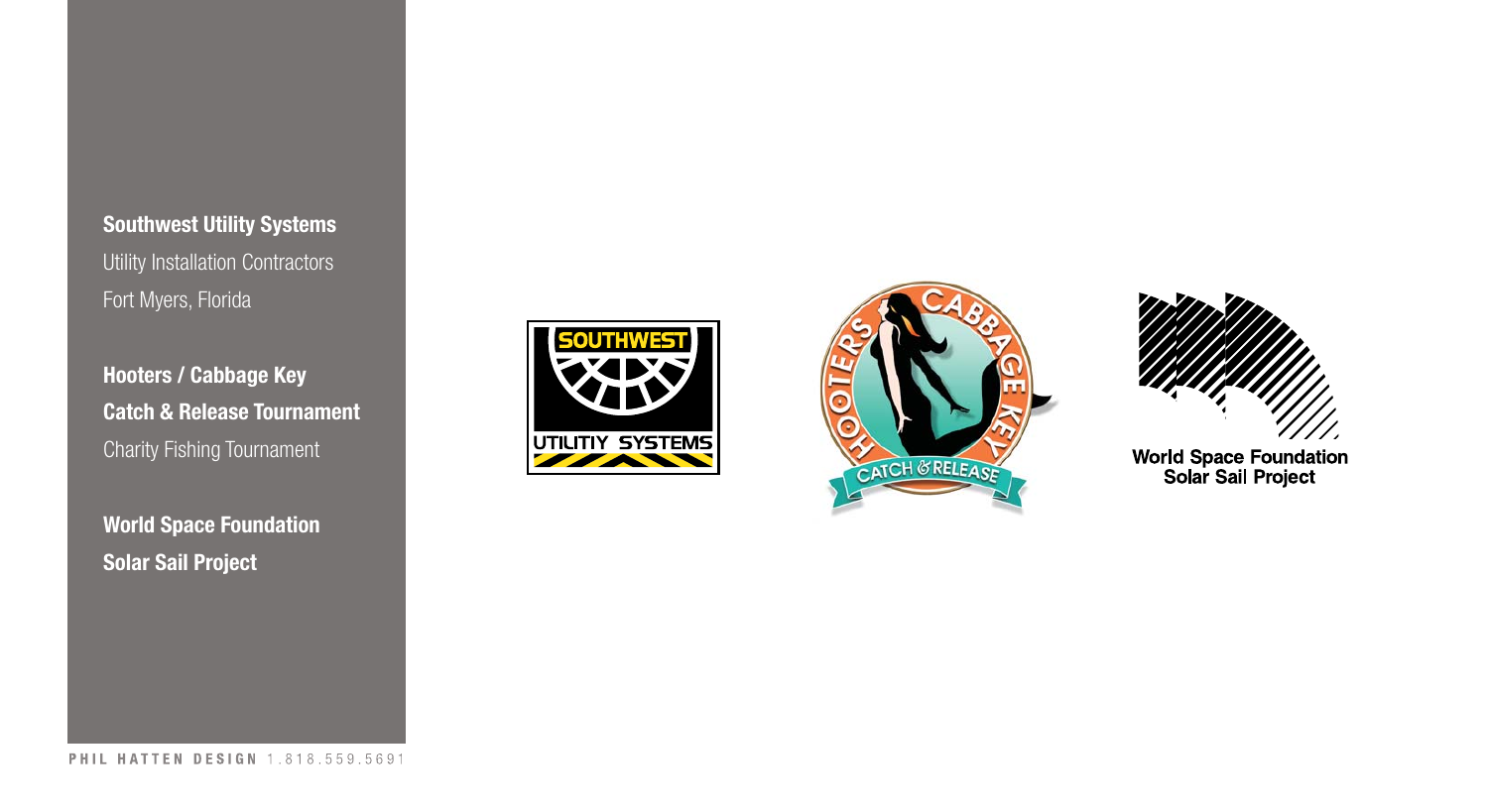**TWOKOI Japanese Restaurant** Tacoma, Washington

**NIP N TUCK Cosmetic Surgery Center** Wayzata, Minnesota



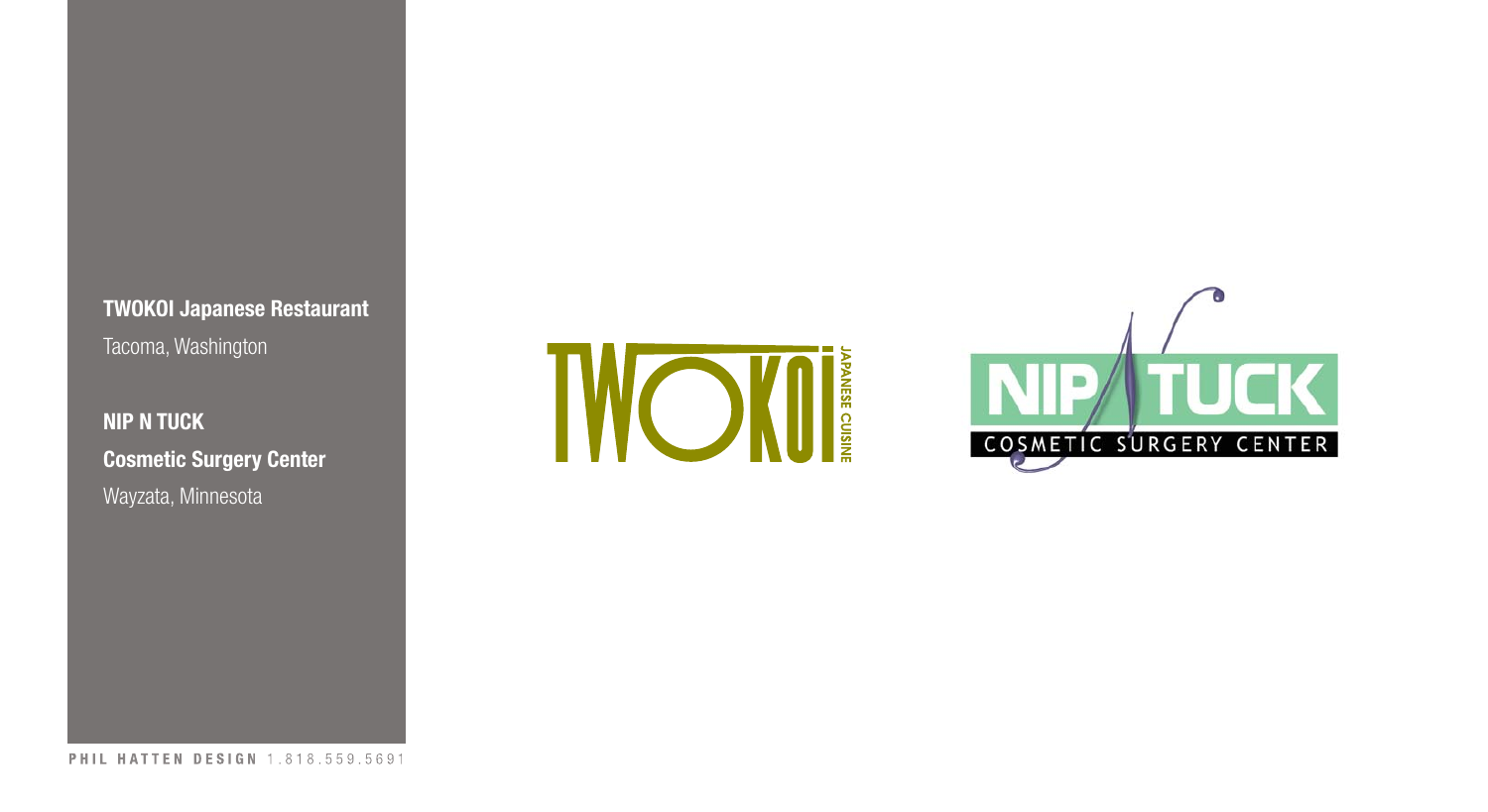**Team One** USF Corporation

**gbag** Gift bag service for new mothers

**Dawahares 100 Years** Dawahares Department Stores One Alliance Communications





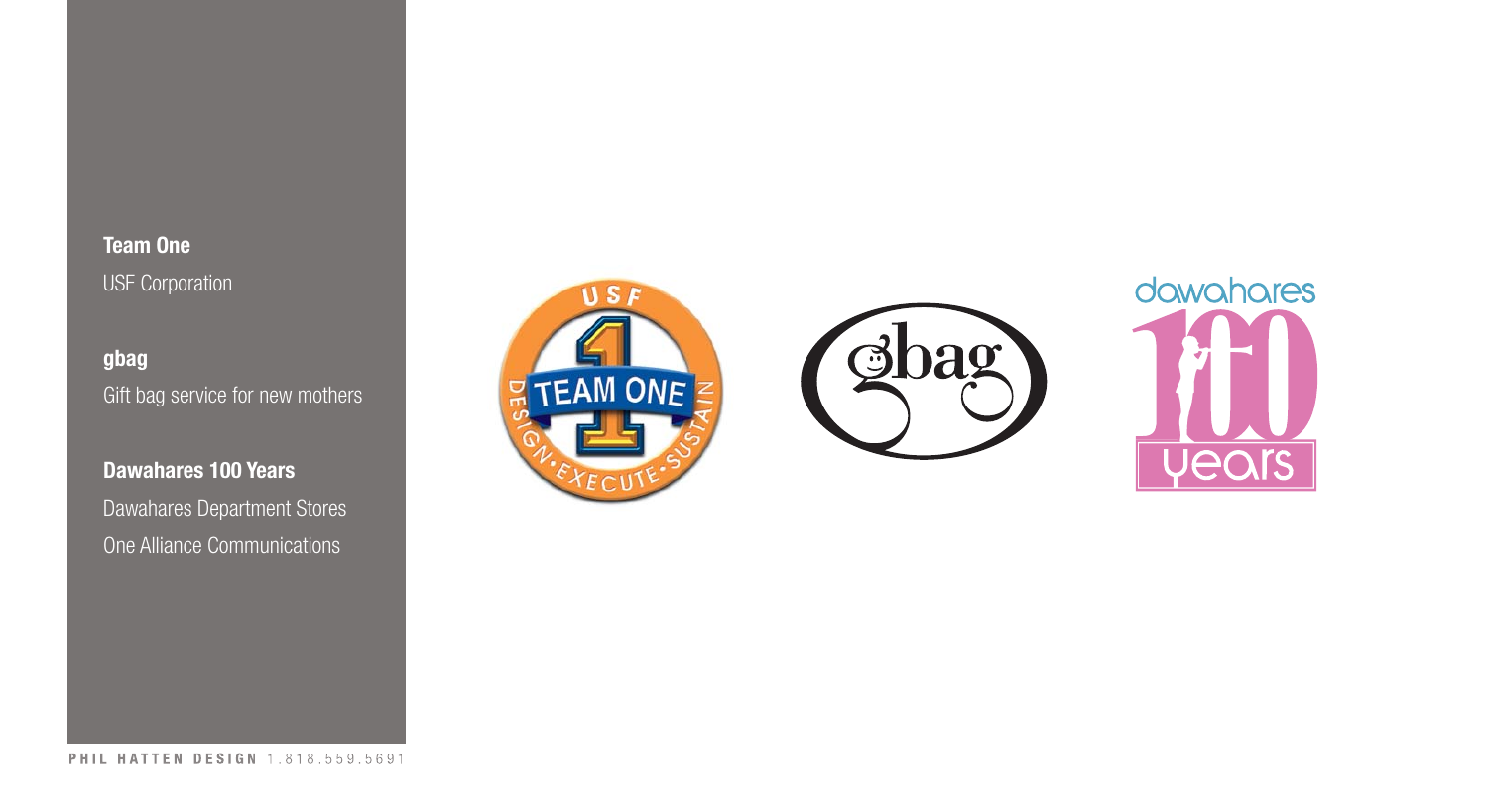# **AKORS** Property Investment Company

# **JOINTS**